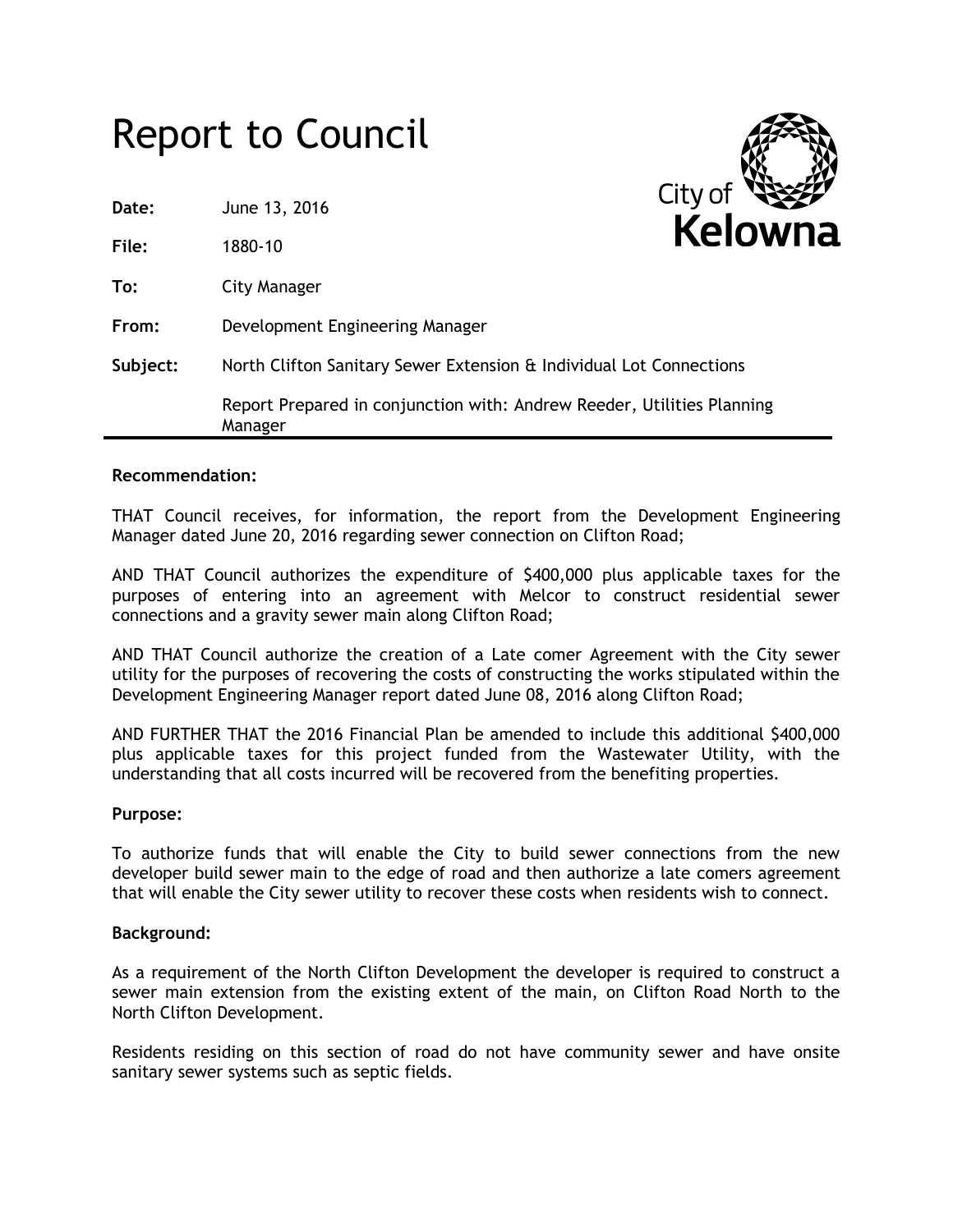This represents an opportunity for the City to coordinate with the developer and construct connections from the sewer main to the edge of the road. This will benefit local residents who will save in sewer connection costs as the construction of the connections, excavation, and restoration costs will be much lower than if the residents decided to connect at a later date. A \$3k - \$5k savings per connection will result from completing the works jointly with the developer. This approach will also provide a benefit to the City as a whole, as future disruptions in traffic will be reduce and cuts/repairs in the asphalt will also be reduced. Asphalt cuts significantly reduce the life expectancy of an asphalt surface. There is also a benefit to residents of the Okanagan at large, as the phosphorous and nitrogen are removed in the waste water treatment process, where septic systems do not remove these materials. These nutrients, may make their way to the lake, when utilizing a septic system and can cause algae blooms and are generally bad for the health of the lake, recreation and drinking water.

Cost recovery for the City sewer utility will occur through a late comer agreement that would be issued to the sewer utility. As residents connect to City sewer a connection fee is collected covering their portion of the City sanitary sewer utility cost. A schedule of the cost zones is shown as schedule A, attached. The costs range per household is between \$ 3,815 and \$11,371 and vary depending on site conditions.

The regulator for onsite sanitary sewer systems is Interior Health. There is a small level of financial risk to the City sewer utility, under this recommended approach as the late comer agreement is limited to a 15-year collection period, and the City cannot force residents to hook up to the sewer system. A letter was sent out to the 72 residents asking if they would like community sewer. Over, 60% of the residents have responded positively indicating that they would like to have community sewer. We have had 7 residents who have responded that do not wish community sewer. The life expectancy of septic fields is generally between 20 to 25years. Homes in the Clifton road area are built between, 1970 and 2000. Because of the small lots and difficult topography, the cost to replace these septic systems is expected to be very high and will likely exceed \$25,000 per home. Given the fact that most septic systems are likely to be at the end of their functional life within the next 10 years, there is a high likelihood that residents will take the lower cost option and connect to the new sewer system. For this reason, staff believe there is a low risk of not recovering costs.

Some residents have expressed a desire to receive a gravity service emanating from a new force main, gravity main and pump station on Prince Edward Drive as they did not wish to pump from their home to the sanitary main. Any such service would require a Local Service Area in order to create such an improvement. In order to review this option, a conceptual level design was completed and costed by MMM/WSP consulting. The cost per connection is approximately \$46,000 per home. Such a Local Service Area would likely need to be a publically initiated service area requiring 50% of the residents inside the service area to vote in favor of community sewer with 50% of the total assessment. Due to this cost it is highly unlikely that any such service area would receive enough support to be successful.

## **Financial/Budgetary Considerations:**

The 2016 Financial Plan will require an addition of \$400,000 plus applicable taxes for the North Clifton sanitary sewer extension, initially funded from the Wastewater Utility, with full recover of all costs from the benefiting properties as set out the Late comer Agreement.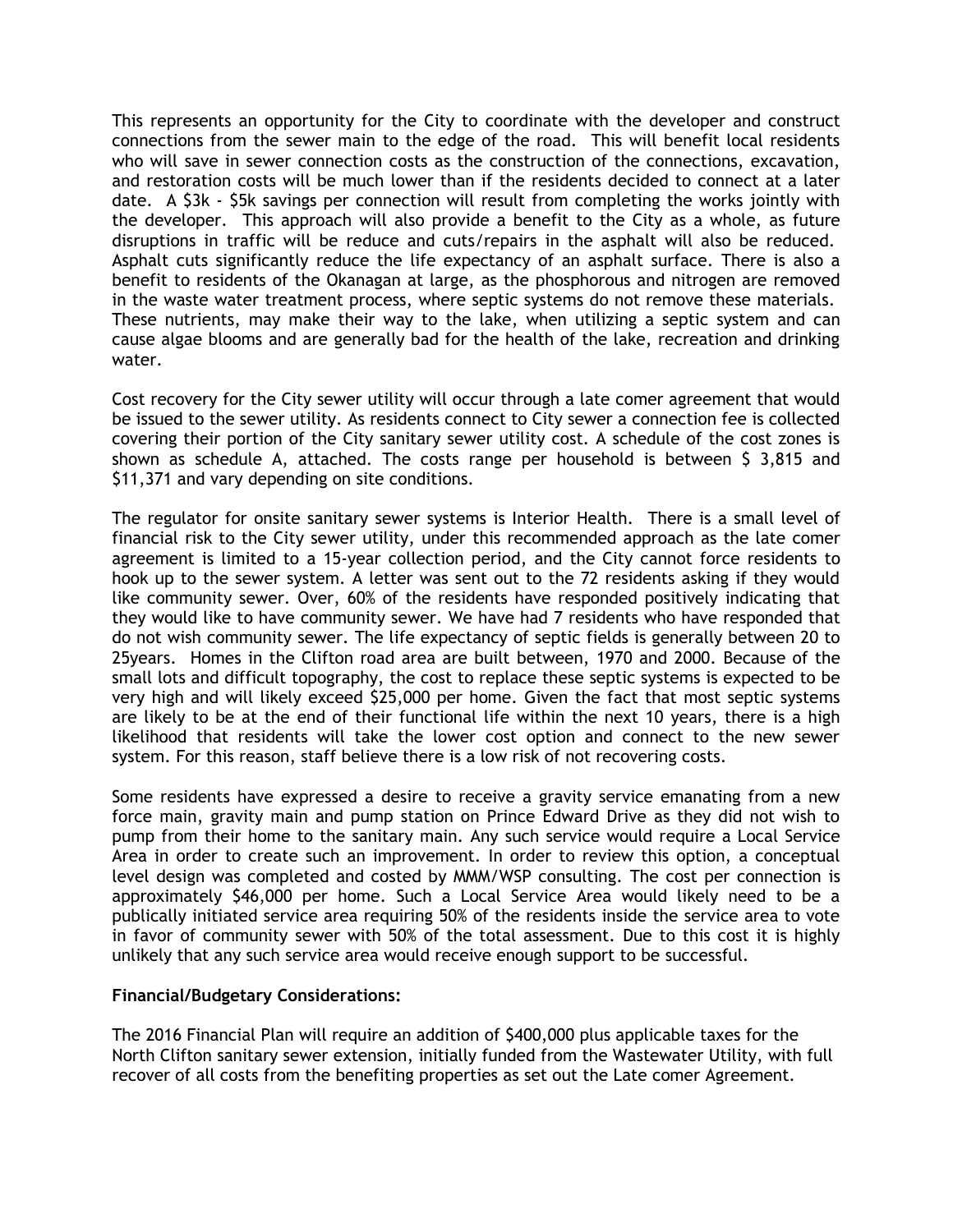## **Internal Circulation:**

Utilities Planning Manager Financial Planning Manager

## **Considerations not applicable to this report:**

Legal/Statutory Authority: Legal/Statutory Procedural Requirements: Existing Policy: Financial/Budgetary Considerations: Personnel Implications: External Agency/Public Comments: Communications Comments: Alternate Recommendation:

Submitted by:

Steve Muenz, Development Engineering Manager

Approved for inclusion:  $\vert \vert$  D. Gilchrist, Divisional Director, Community Planning and Real Estate

Attachments:

cc: Divisional Director, Civic Operations Divisional Director, Infrastructure Divisional Director, Community Planning and Real Estate